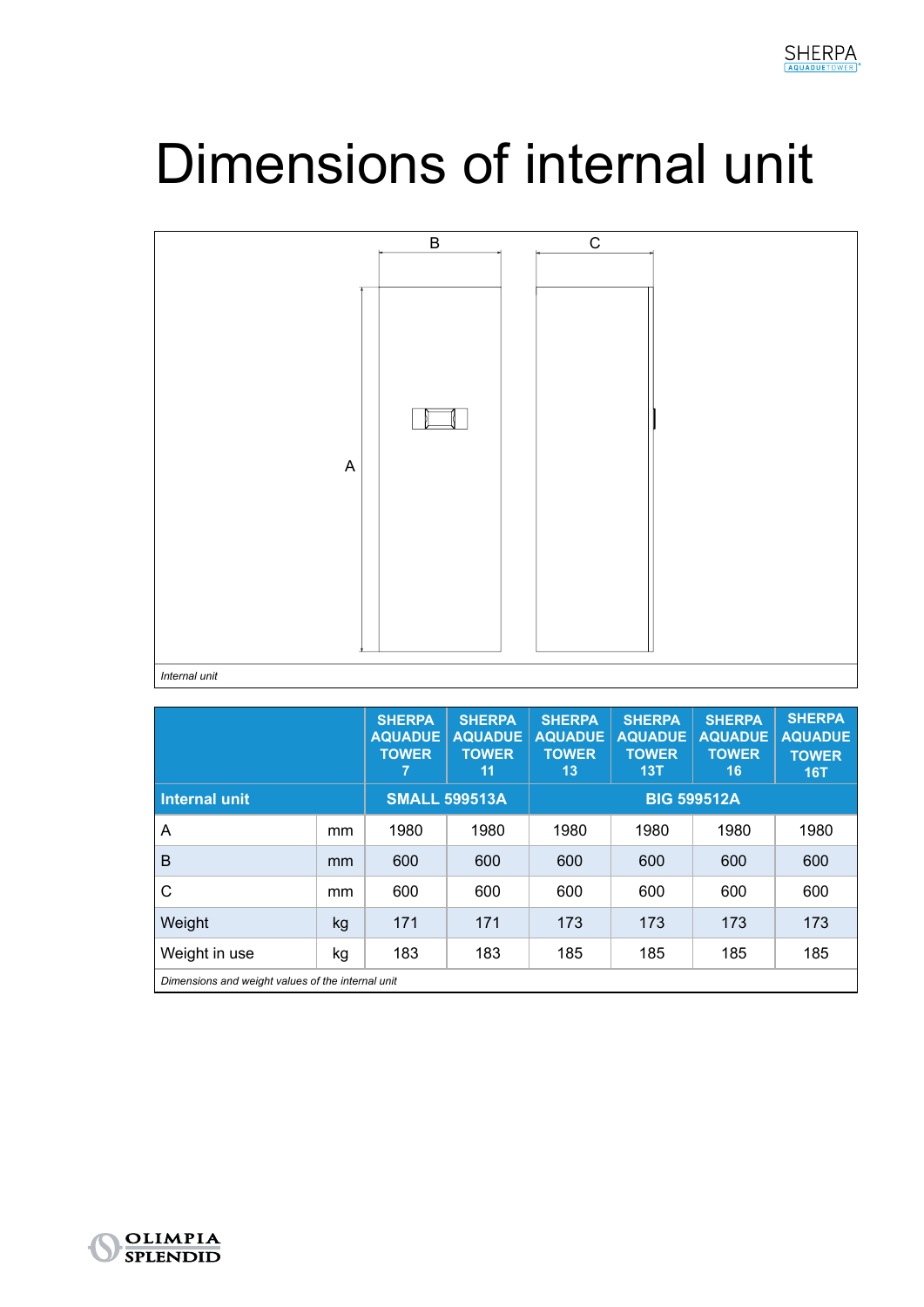## Dimensions of external unit



|                                                   |    | <b>SHERPA</b><br><b>AQUADUE</b><br><b>TOWER</b><br>7 | <b>SHERPA</b><br><b>AQUADUE</b><br><b>TOWER</b><br>11 | <b>SHERPA</b><br><b>AQUADUE</b><br><b>TOWER</b><br>13 | <b>SHERPA</b><br><b>AQUADUE</b><br><b>TOWER</b><br>13T | <b>SHERPA</b><br><b>AQUADUE</b><br><b>TOWER</b><br>16 | <b>SHERPA</b><br><b>AQUADUE</b><br><b>TOWER</b><br><b>16T</b> |  |
|---------------------------------------------------|----|------------------------------------------------------|-------------------------------------------------------|-------------------------------------------------------|--------------------------------------------------------|-------------------------------------------------------|---------------------------------------------------------------|--|
| <b>External unit</b>                              |    | <b>OS</b><br>CEBSH24EI                               | <b>OS</b><br>CEBCH36EI                                | <b>OS</b><br>CEINH48EI                                | <b>OS</b><br>CETNH48EI                                 | <b>OS</b><br>CEINH60EI                                | <b>OS</b><br>CETNH60EI                                        |  |
|                                                   |    | SINGLE-FAN                                           |                                                       | <b>DUAL-FAN</b>                                       |                                                        |                                                       |                                                               |  |
| A                                                 | mm | 847                                                  | 990                                                   | 938                                                   | 938                                                    | 938                                                   | 938                                                           |  |
| B                                                 | mm | 563                                                  | 622                                                   | 633                                                   | 633                                                    | 633                                                   | 633                                                           |  |
| C                                                 | mm | 340                                                  | 368                                                   | 404                                                   | 404                                                    | 404                                                   | 404                                                           |  |
| D                                                 | mm | 360                                                  | 398                                                   | 448                                                   | 448                                                    | 448                                                   | 448                                                           |  |
| E                                                 | mm | 315                                                  | 340                                                   | 370                                                   | 370                                                    | 370                                                   | 370                                                           |  |
| F                                                 | mm | 330                                                  | 350                                                   | 392                                                   | 392                                                    | 392                                                   | 392                                                           |  |
| G                                                 | mm | 917                                                  | 1060                                                  | 1008                                                  | 1008                                                   | 1008                                                  | 1008                                                          |  |
| H                                                 | mm | 700                                                  | 950                                                   | 1369                                                  | 1369                                                   | 1369                                                  | 1369                                                          |  |
| Weight                                            | kg | 58                                                   | 82                                                    | 99                                                    | 102                                                    | 99                                                    | 107                                                           |  |
| Dimensions and weight values of the external unit |    |                                                      |                                                       |                                                       |                                                        |                                                       |                                                               |  |